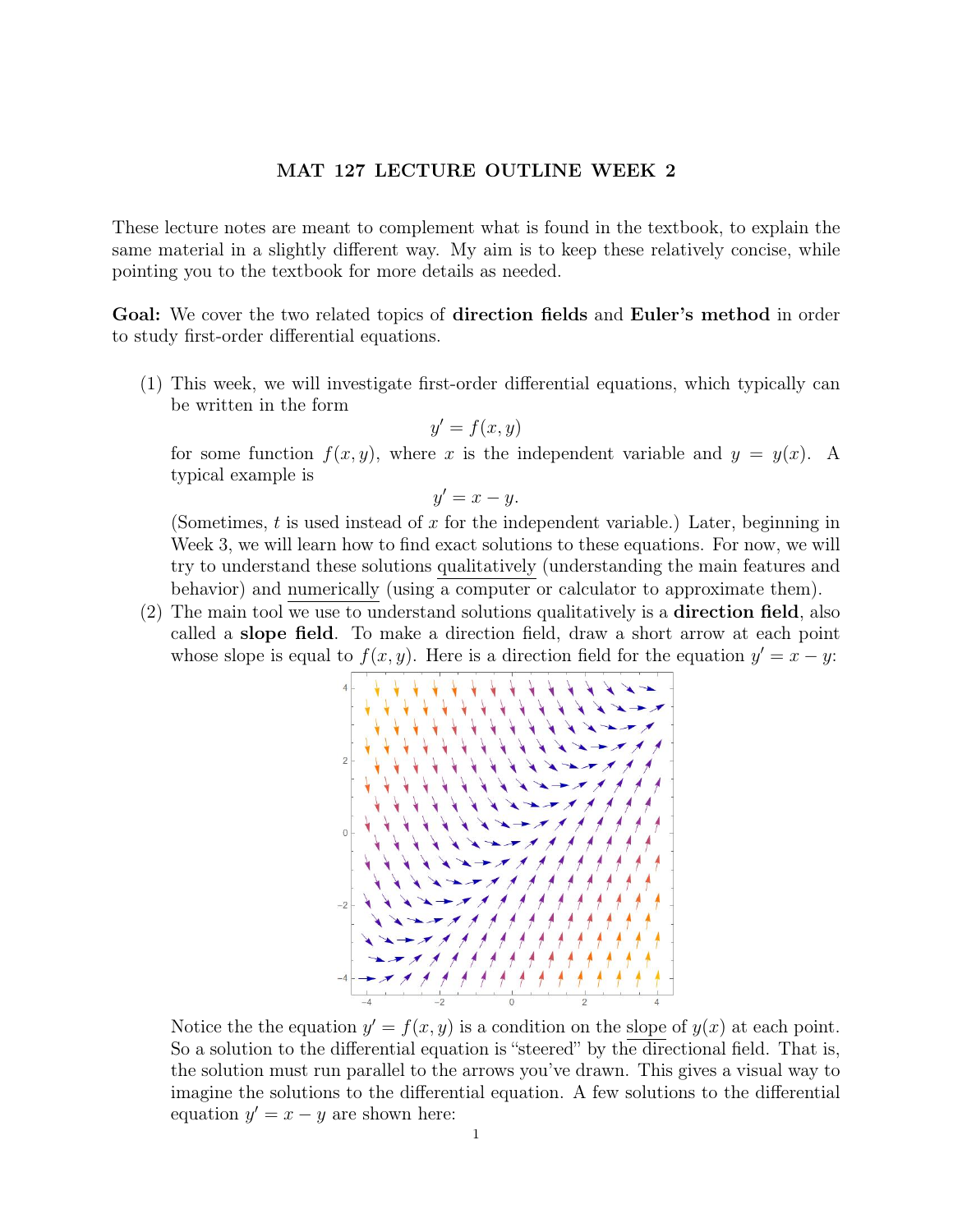

As we discussed last week, a unique solution is obtained once an initial value  $y_0 =$  $y(x_0)$  is chosen.

From the direction field, you can get a good idea of the general shape of a solution. In particular, you can often get a feel for the asymptotic or long-term behavior of the solution. For example, a solution will often converge to a certain limiting value as  $x \to \infty$ .

 $(3)$  One useful strategy is to identify the **equilibrium solutions**, or constant solutions, to the differential equation. These are solutions of the form  $y = k$  for some real number k. Since they are constant, they must satisfy  $y' = f(x, k) = 0$ . Graphically, these solutions are horizontal lines. Try to identify the equilibrium solutions in the direction field here:



It is evident that these are  $y = 1$  and  $y = -1$ . Next, we can classify each equilibrium solution  $y = k$  as one of three types: asymptotically stable, asymptotically unstable, and asymptotically semistable. Stable means that all solutions with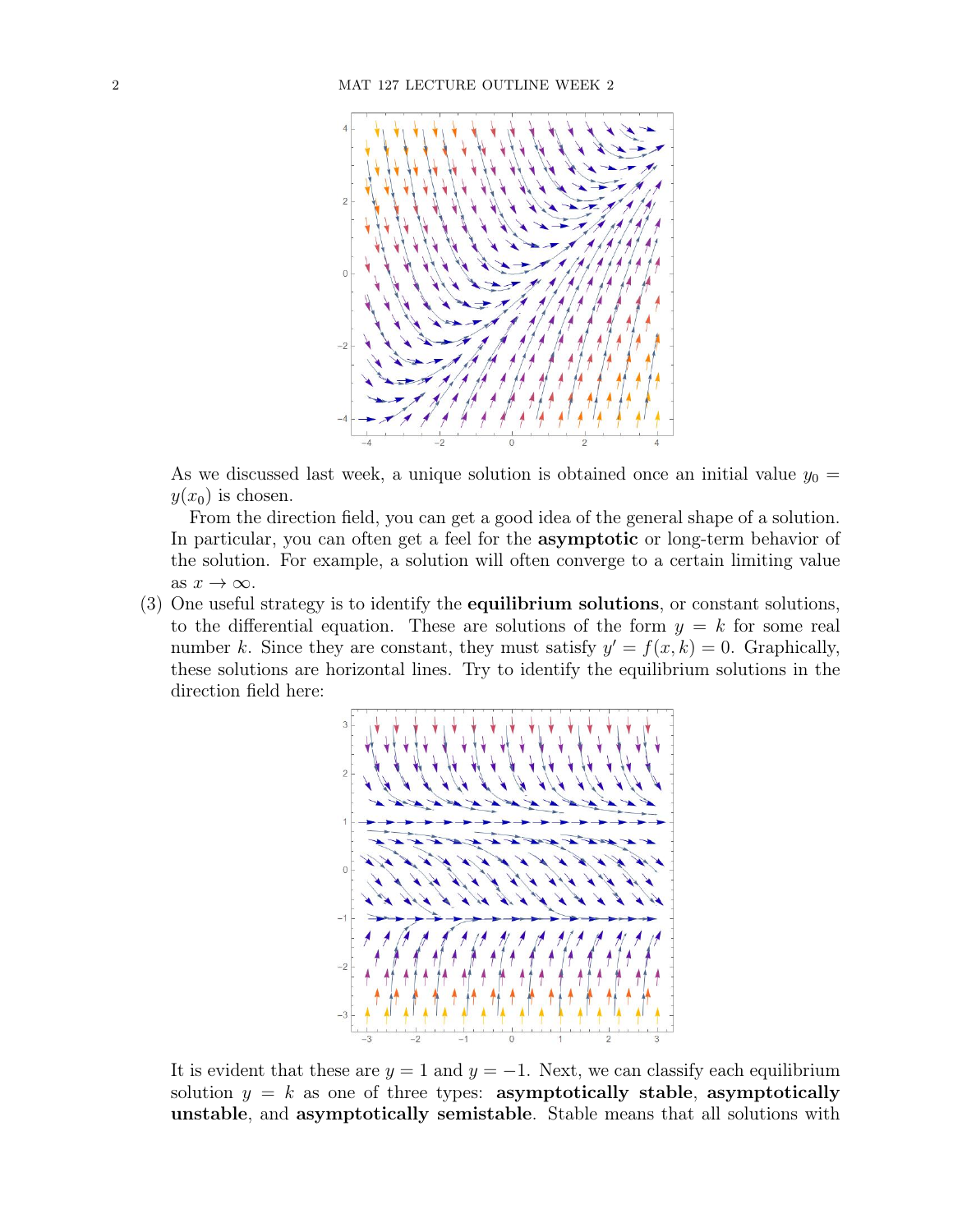initial value sufficiently close to k will have  $y = k$  as a limit as  $x \to \infty$ . Unstable means that all solutions with initial value near  $y = k$  (but not equal to k) do not have  $y - k$  as a limit as  $x \to \infty$ . Semistable means that neither of the previous two are true; that is, some solutions limit to  $y = k$  and others do not. In the previous example, the solution  $y = 1$  is asymptotically semistable, while the solution  $y = -1$ is stable.

(4) One common situation is where the independent variable x or t does not appear in the equation. That is, we have an equation  $y' = f(y)$ . Such a differential equation is called autonomous. In common usage, "autonomous" means independence or having control of oneself. In this context, autonomous means independent of the variable, such as being time-independent. In physical problems, we expect any governing physical laws to be independent of time, which explains why many equations arising in practice are autonomous.

The example in item (3) is of this type. (The equation is  $y' = -(y-1)^2(y+1)$ .) Notice how the slope of the arrows is constant along each horizontal line. This makes sketching a direction field much easier for an autonomous equation.

(5) A typical example of an autonomous equation in physics is Newton's law of cooling. Let  $T = T(t)$  denote temperature of an object (say, an apple pie or an ice cube) as a function of time. This object is placed in an ambient region of constant temperature  $T_a$ . According to Newton's law of cooling,  $T(t)$  is governed by the equation

$$
T' = -c(T - T_a)
$$

for some constant  $c > 0$ . Taking  $T_a = 70$  degrees Fahrenheit and  $c = 0.1$  gives the direction field here:



You can see, both from a mathematical and physical point of view, that this equation has one equilibrium solution at  $T = 70$  that is asymptotically stable.

(6) We now cover the other main topic: Euler's method. This is a simple numerical method for solving an initial value problem approximately. It applies to first-order equations of the form  $y' = f(x, y)$ , with initial value  $y_0 = y(x_0)$ . It is an algorithm that can easily be programmed into a computer or calculator.